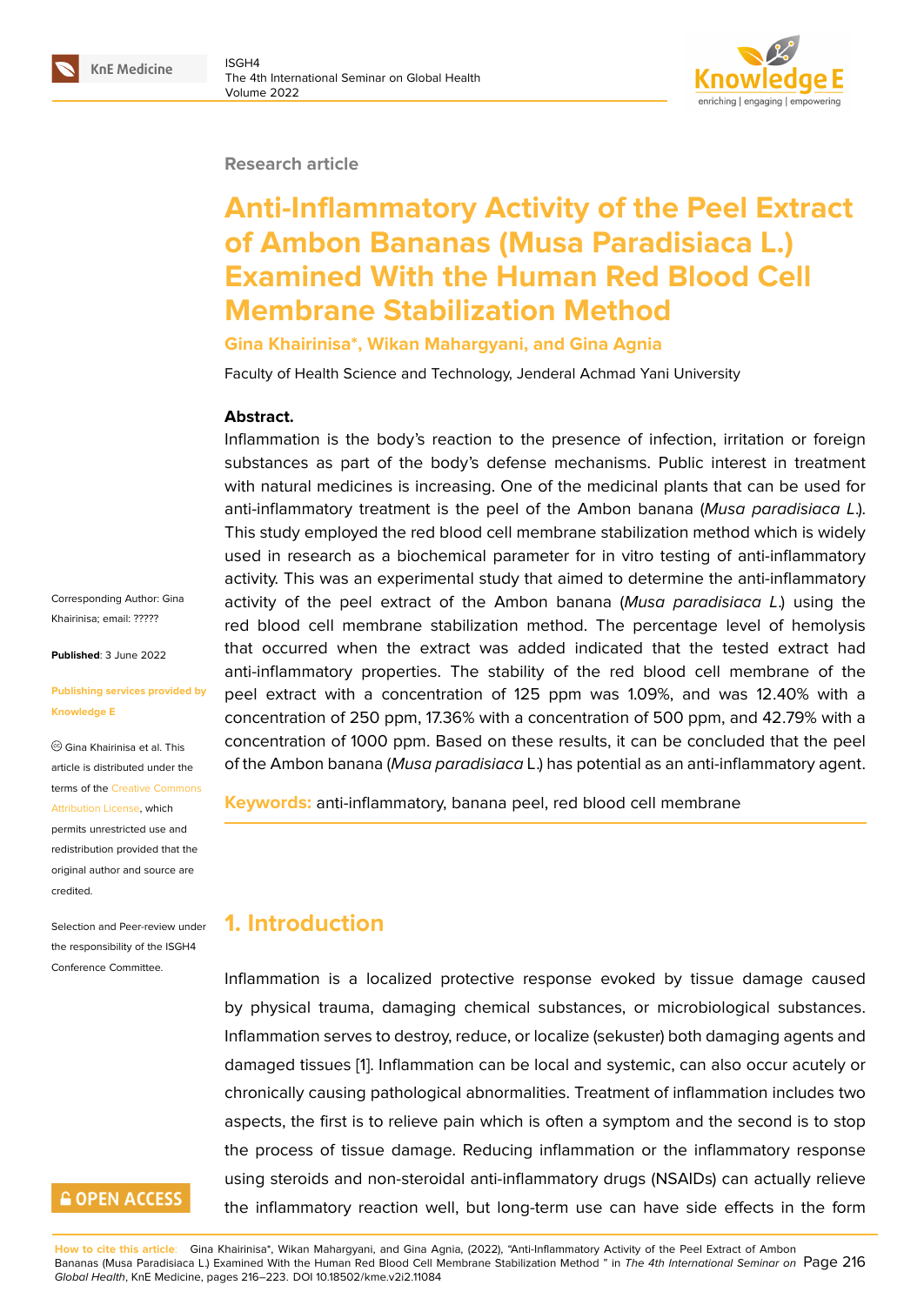of decreasing endogenous glucocorticoid synthesis, decreasing the body's immune response to infections, osteoporosis, moonface and hypertension.

Currently, public interest in treatment with natural medicine is increasing. Utilization of plants both as medicine and other purposes is one of the phenomena that occurs today. Medicinal plants contain many components of active compounds and have various pharmacological effects that need to be scientifically proven. One of the medicinal plants that can be used for anti-inflammatory treatment is Ambon banana peel (*Musa paradisiaca L.*).

Therefore, the use of medicinal plants with anti-inflammatory properties needs to be done to find alternative treatments with relatively smaller side effects. Based on the results of research by Nifinluri, et al in 2019, It was found that the ethanol extract of the kepok banana peel with a dose of 75 mg/kgBB, 150 mg/kgBW and 300 mg/kgBW given orally, informalin-induced white mouse paws 1% respectively 47.39%, 59.53% and 81.50%. Ethanol extract treatment group with a dose of 300 mg/kgBW which shows the best inhibition compared to treatment group dose of 75 mg/kgBB and 150 mg/kgBB, it is known that the ethanol extract of the kepok banana peel has anti-inflammatory activity [2]. Research by Dewi, et al in 2021 with experimental study used 25 rats which were divided into 5 groups. Then each mouse paw was injected subplantar with 0.1 ml of 1% carrageenan suspension. After being measured, it was continued with the treatme[nt](#page-6-1) provider topically according to the group. The positive control group was given diclofenac sodium gel, the negative control group was given the gel without the active substance, where the 15% banana stem extract gel group showed good results, where the 15% extract was effective in reducing inflammation in rat paws, this result can be seen from the almost comparable decrease in 15% inflammation of the extract gel with diclofenac sodium. stated that the Banana stem extract (*Musa paradisiaca L*) has the ability as a topical anti-inflammatory [3]. Inflammation is the body's reaction to the presence of infection, irritation or foreign substances as an effort of the body's defense mechanism. In the inflammatory reaction there will be the release of histamine, bradykinin and prostaglandins [4,5].

In addition to using the in vivo method based on the previous research, testing the anti-inflammatory activity of Ambon banana peel extract (Musa paradisiaca L.) can also be determined using the red blood cell membrane stabilization method, this is because the red blood cell membrane is analogous to the lysosomal membrane which can affect inflammatory process. Lysosomal membrane stabilization is important in limiting the inflammatory response, by preventing the release of lysosomal enzymes from granules in active neutrophils during the inflammatory process. Enzymes in neutrophils that are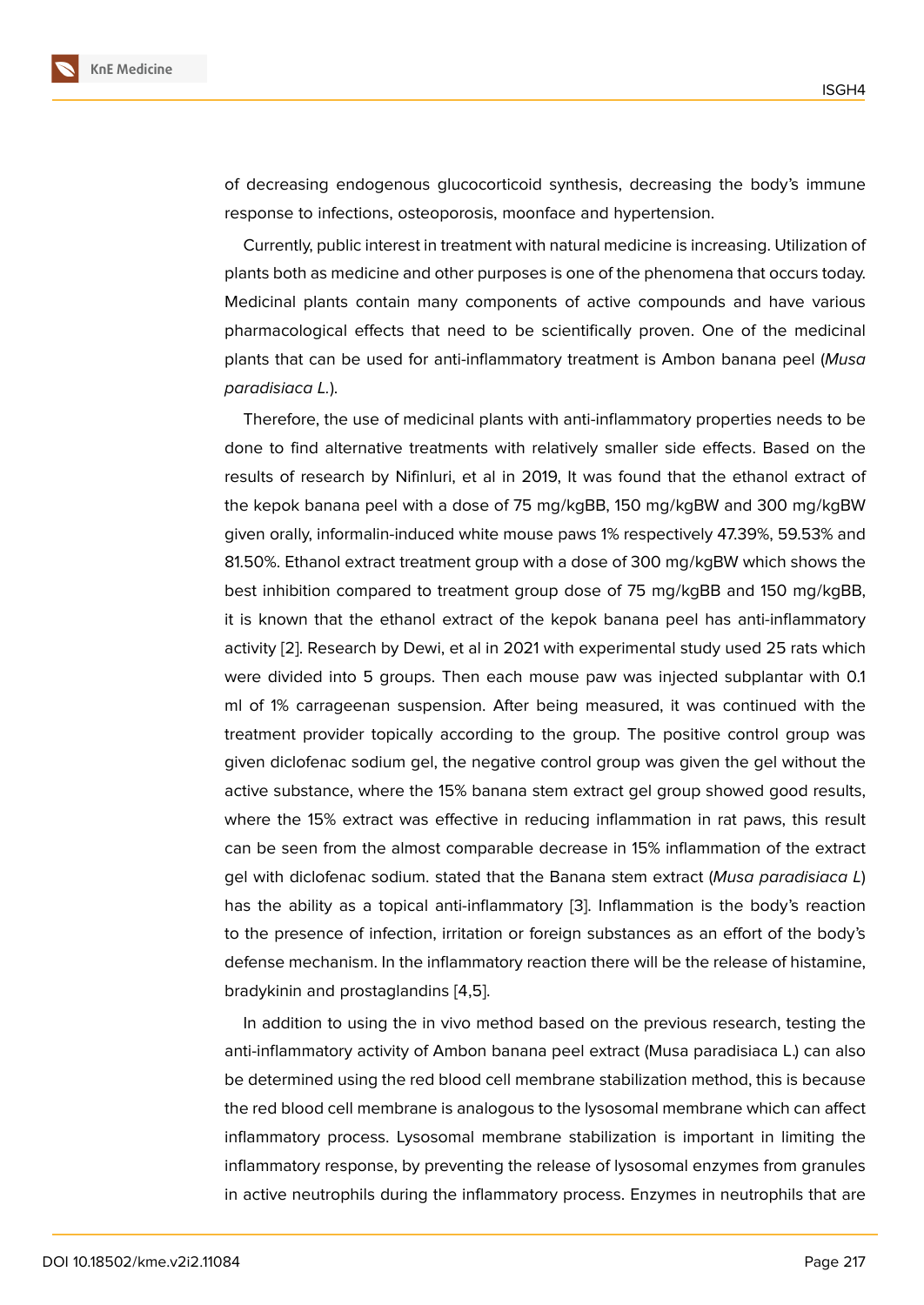released during inflammation (due to activation of neutrophils) will produce various disorders that can cause inflammation and further tissue damage. Stabilization of red blood cell membranes is a method that is widely used in research as a biochemical parameter for in vitro anti-inflammatory activity tests. The stability of red blood cells can be seen when red blood cells are induced with a hypotonic solution. The size of hemolysis that occurs in the red blood cell membrane induced by a hypotonic solution is used as a measure to determine anti-inflammatory activity [6].

Based on these problems, the purpose of this study was so important to know the anti-inflammatory activity of Ambon banana peel extract (*Musa paradisiaca L.*) using the red blood cell membrane stabilization method

### **2. Methods**

### **2.1. Study design**

This study design is a survey method with an experimental study in the Chemistry laboratory of the Faculty of health science and technology Jenderal Achmad Yani University in September 2021.

### **2.2. Sample**

This study uses an experimental design with the Ambon banana (*Musa paradisiaca L.*) population obtained from the Cimahi market. Then the sample from this study was the Ambon banana (*Musa paradisiaca L.*) peel which was taken based on the criteria desired by the researcher, namely the skin of the fruit was a bit thick, 2.4-3 mm and yellowish in color, and not rotten nor damaged.

# **3. Measurement**

### **3.1. Data Collection Procedure**

This research begins with the manufacture of extracts with the extraction method used, namely the maceration method using absolute methanol as a solvent. Ambon banana peel (Musa paradisiaca L.) was macerated with absolute ethanol solvent in a ratio of 1:3. The residue was separated for 3 days, then filtered and the filtrate was obtained. The filtrate obtained was then concentrated with a rotary evaporator at room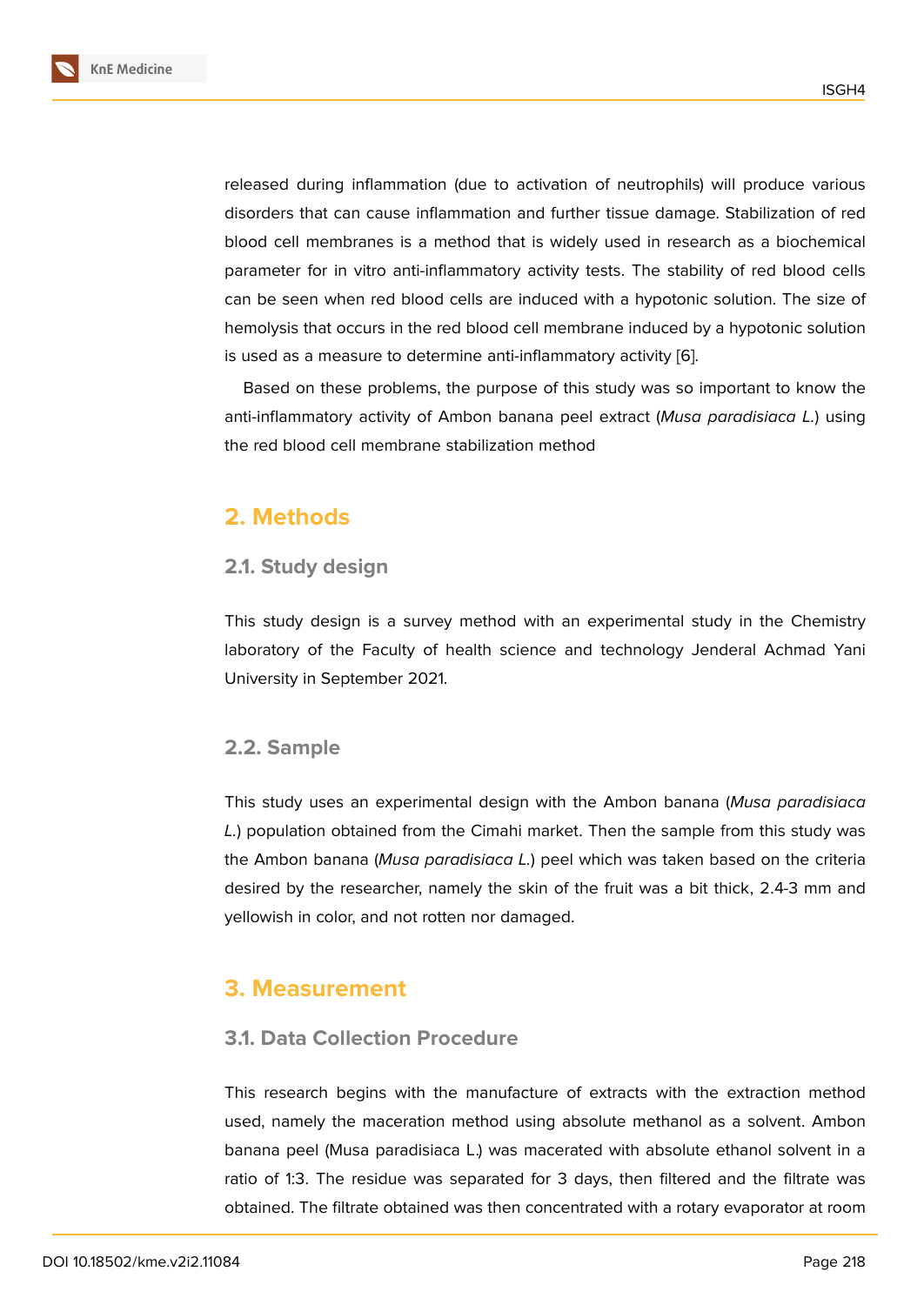**KnE Medicine**

temperature to obtain an ethanolic extract of Ambon banana peel (Musa paradisiaca L.). Furthermore, to determine the anti-inflammatory activity of the Ambon banana peel extract (*Musa paradisiaca L*.), in vitro testing was carried out using the red blood cell membrane stabilization method. The Anti-inflammatory Test Procedure was carried out by making a sterile Alsever solution, Phosphate Buffer pH 7.4 (0.15 M), Isosalin, Preparation of Red Blood Cell Suspension, Determination of Extract Concentration, Preparation of Extract Concentration and Diclofenac Sodium. Determination of the maximum absorption wavelength, and Measurement Extract Activity on Red Blood Cell Membrane Stabilization. The absorbance of the solution was measured on UV-Vis spectrophotometer at a wavelength of 560 nm.Each of the above solutions was then incubated at  $37^{\circ}$ C for 30 minutes and centrifuged at 5000 rpm for 10 minutes. The supernatant liquid obtained was taken and the hemoglobin content was calculated using a UV-Vis spectrophotometer at the maximum wavelength. The percent stability of the red blood cell membrane can be calculated by the formula, as follows:

% Test solution stability

$$
= 100 - \left(\frac{Abs Test Solution - Abs Test Control Solution}{Abs Negative Control Solution}\right) \times 100\%
$$

Anti-inflammatory activity was seen from the percentage of hemolysis that occurred in the addition of the extract. If the results are not much different from the standard, it indicates that the tested extract has anti-inflammatory activity.

#### **Data Analysis.**

The data obtained were analyzed descriptively by looking at the percentage (%) of Anti-inflammatory activity.

### **4. Results**

The anti-inflammatory activity was tested using the in vitro human red blood cell (HRBC) membrane stabilization method. Measurements were made using a UV-Vis spectrophotometer at a wavelength of 560 nm because the absorbance of hemoglobin can be measured. The results of the sample ability in the HRBC test can be seen in Table 1.

Based on Table 1. Ambon banana peel extract (*Musa paradisiaca L*.) has potential as anti-inflammatory, this is evidenced by the percentage value of the stability of Ambon banana peel extract (*Musa paradisiaca L.*) in maintaining red blood cell membranes, which is 42.79% greater From the positive control, it can be seen that the higher the extract content, the higher its potential as an anti-inflammatory. At a concentration of 125 ppm the extract has the stability of maintaining the red blood cell membrane of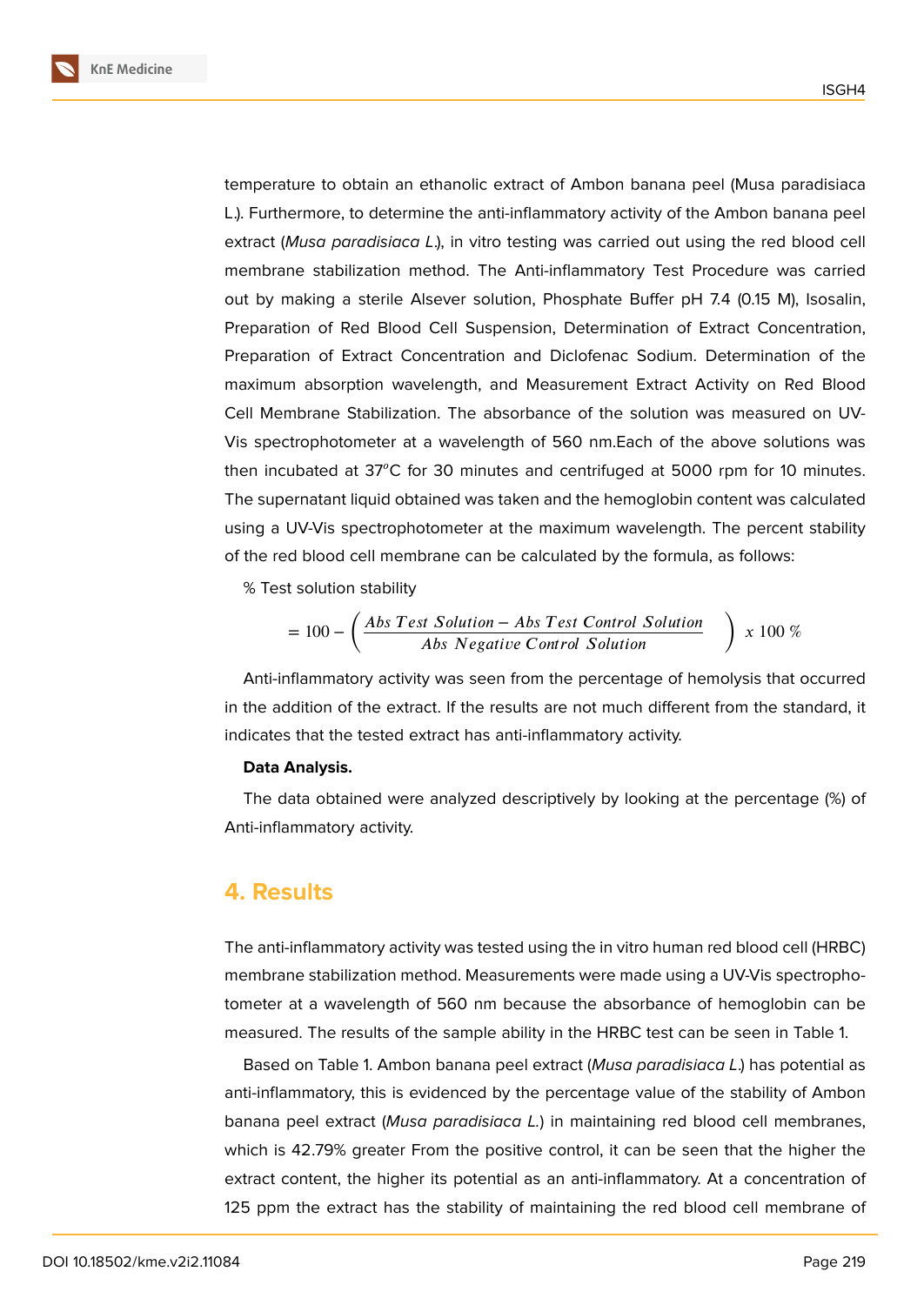| <b>Concentration</b><br>(ppm) | Test<br><b>Solution</b><br><b>Absorbance</b> | <b>Control Absorbance</b><br><b>Test Solution</b> | %<br><b>Membrane</b><br>stability |
|-------------------------------|----------------------------------------------|---------------------------------------------------|-----------------------------------|
| 125                           | 0,056                                        | 0.694                                             | 1.09                              |
| 250                           | 0,055                                        | 0,62                                              | 12.40                             |
| 500                           | 0,061                                        | 0,594                                             | 17,36                             |
| 1000                          | 0.077                                        | 0,446                                             | 42,79                             |

Table 1: Stability of the HRBC test to the peel extract of Ambon banana (*Musa paradisiaca L*.).

1.09%, at a concentration of 250 ppm it has the stability of maintaining the red blood cell membrane of 12.40%, at a concentration of 500 ppm the extract has the same stability value as diclofenac sodium with a concentration of 500 ppm that is equal to 17.36%. At a concentration of 1000 ppm extract has a greater stability value than natrium diclofenac in maintaining red blood cell membranes, which is 42.79%. From these data, it can be concluded that Ambon banana peel extract (*Musa paradisiaca L*.) has potential as an anti-inflammatory seen from its high stability value and low hemolysis value in maintaining red blood cell membranes.

### **5. Discussion**

The method used to determine anti-inflammatory activity in vitro is red blood cell membrane stabilization. This is because the red blood cell membrane is similar to the lysosomal membrane which has an influence on the inflammatory process, so the stabilization of the lysosomal membrane is important in limiting the inflammatory response, which is done by preventing the release of enzymes from the lysosomes during the inflammatory process. Enzymes in lysosomes that are released during the inflammatory process due to the activation of neutrophils will produce various disorders associated with acute or chronic inflammation. Therefore, the stability of red blood cell membranes against disturbances induced by hypotonic solutions can be used as a method to determine the stabilization of lysosomal membranes [7]. The stability of human red blood cells can be seen when red blood cells are induced by a hypotonic solution, causing a process of solvent transfer through a semipermeable membrane from a low concentration solution to a higher concentration solut[io](#page-7-0)n and can cause lipid and protein oxidation, triggering membrane damage which is characterized by hemolysis occurs. The size of the hemolysis that occurs in the red blood cell membrane induced by the hypotonic solution is used as a measure to determine the presence of anti-inflammatory activity [6].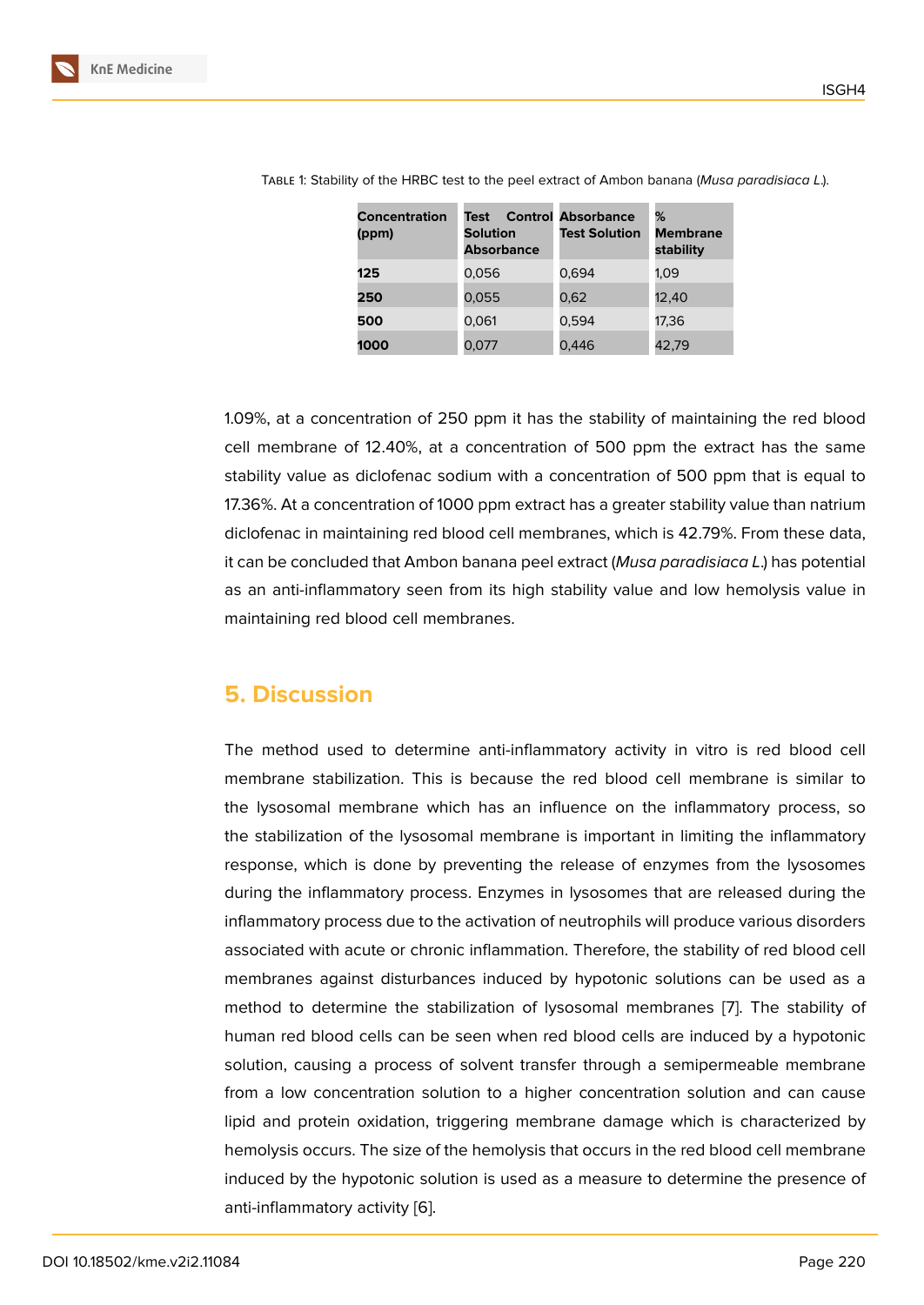This Ambon banana peel extract (Musa paradisiaca L.) has anti-inflammatory activity which can be seen from the decrease in absorbance in the test solution. The smaller the absorbance value produced, the smaller the hemolysis that occurs, so the greater the anti-inflammatory activity possessed by the sample. Based on this principle, the anti-inflammatory activity of the Ambon banana peel extract (Musa paradisiaca L.) can be seen from the decrease in the absorbance value in the test solution and compared with the positive control. The anti-inflammatory activity of this extract is not only seen from the absorbance value but also needs to be calculated the percentage of inhibition of red blood cell lysis using the percentage stability formula. If the percentage value of the stability of the extract approaches or exceeds the positive control, it can be said to be strong because it has anti-inflammatory activity that is comparable to or more than the positive control. For positive control, natrium diclofenac is used because it is an anti-inflammatory drug belonging to the NSAID class that is widely used to treat inflammation and is easily available and can also inhibit the synthesis of prostaglandins or cyclooxygenase by preventing the release of anti-inflammatory mediators [8]. The yield of percent stability of the peel extract of Ambon banana (Musa paradisiaca L.) which has the highest anti-inflammatory activity is at a concentration of 1000 ppm, which is 42.79%. Judging from the results of the stability percentage, there [w](#page-7-1)as an increase in the concentration of the extract which indicated an increase in the potential of the extract in stabilizing the red blood cell membrane, so that its anti-inflammatory potential also increased.

Based on existing studies, it shows that with increasing levels or concentrations of an extract, its activity as a drug also increases. Therefore, compounds with membrane stabilizing activity are expected to provide protection to the lysosomal membrane in limiting the release of wound-causing substances [9]. Compounds with red blood cell stabilizing or lysosomal stabilizing properties are known for their ability to interfere with the early phase of the inflammatory reaction, namely the release of the enzyme phospholipase A2. Phospholipase A2 in cell me[mb](#page-7-2)ranes functions to convert phospholipids into arachidonic acid which is highly reactive and rapidly metabolized by cyclooxygenase (prostaglandin synthesis). Prostaglandins are the main components that cause pain and inflammation [7].

Normal red blood cells can also be seen through the stability of their membranes. When red blood cells are exposed to harmful substances such as hypotonic solutions or are in a heated medium, hemoly[si](#page-7-0)s will occur. In a hemolysis state, the cell membrane is in a state of injury so that the cell is more susceptible to free radicals which can lead to lipid peroxidation and will result in more severe cell damage [10].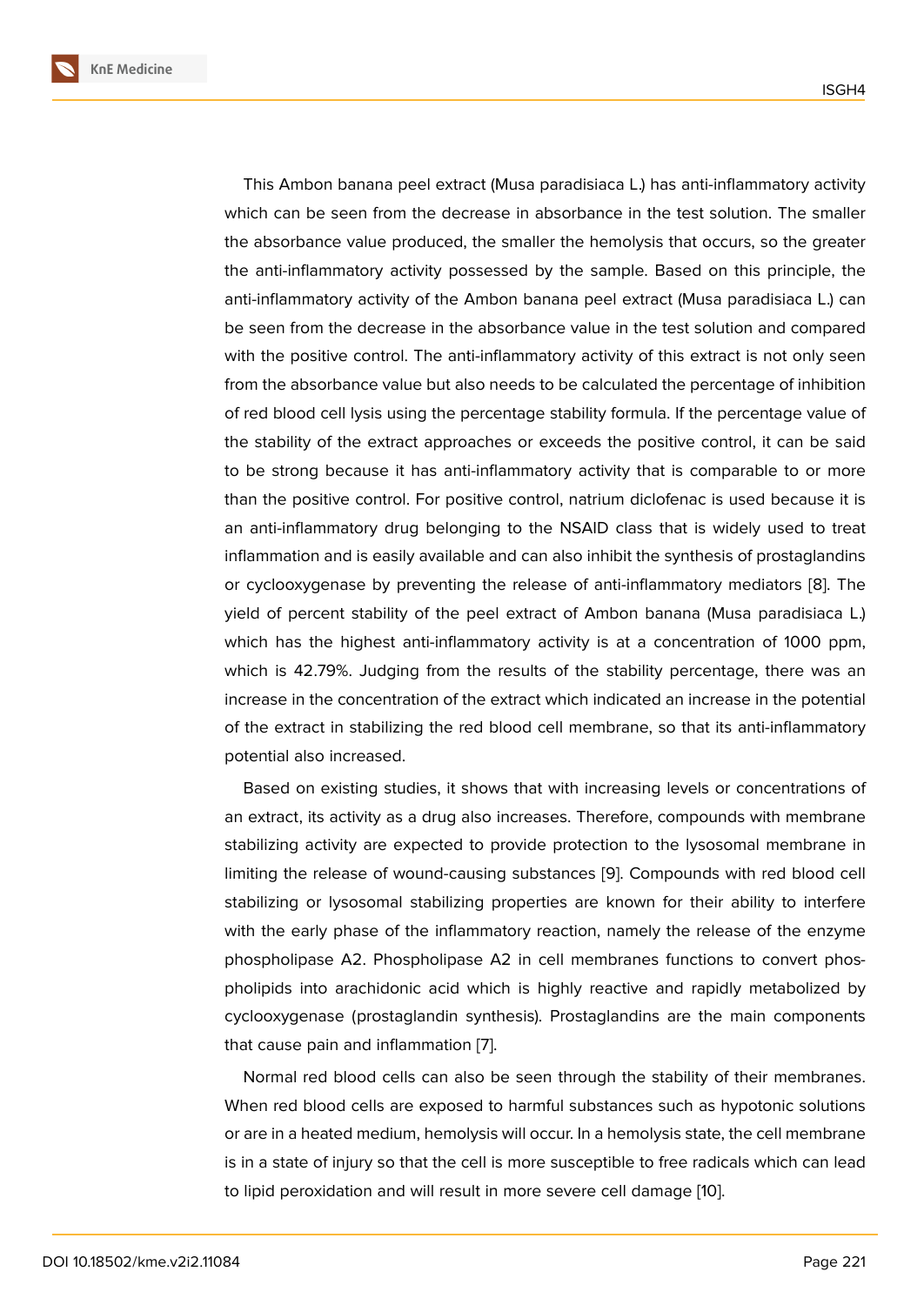

# **6. Conclusions**

Based on these results, it can be concluded that the peel of the Ambon banana (*Musa paradisiaca L*.) has potential as an anti-inflammatory agent. It is hoped that further research can be carried out on the potential of other parts of the banana plant that can be used as anti-inflammatory. And more research on the mechanism of reducing inflammation of secondary metabolites contained in Ambon banana peel (Musa paradisiaca L.)

# **Acknowledgment**

We would like to acknowledge that this research was supported by the LPPM Faculty of Health Science and Technology, Jenderal Achmad Yani University.

### **References**

- <span id="page-6-0"></span>[1] Agustina R, Indrawati DT, Masruhin MA. Aktivitas ekstrak daun salam (*Eugenia poyantha*) sebagai antiinflamsi pada tikus putih (*Rattus norvegicus*). J. Trop. Pharm. Chem. 2015;3(2):120-123. https://doaj.org/article/acf995a22d6e4f13bd167e 03845af2d4
- <span id="page-6-1"></span>[2] Nifinluri C, Datu OS, Potalangi N, Pareta D. Uji aktivitas anti-inflamasi ekstrak etanol kulit buah pisang kepok *Musa balbisiana* terhadap kaki tikus putih *Rattus novergicus*. Biofarmasetikal Tropis. 2019;2(2):15-22.
- [3] Dewi NLK, Yuda P, Suarnata IG, Sasadara M. Uji in vivo tahap preklinis terhadap ekstrak batang pisang (*Musa Paradisiaca* L.) sebagai antiinflamasi topikal. Jurnal Riset Kefarmasian Indonesia. 2021;3(2):138-151. https://doi.org/10.33759/jrki.v3i2.129
- [4] Kumar V, Bhat ZA, Kumar D, Bohra P, Sheela S. In vitro anti inflammatory activity of leaf extracts of *Basella alba linn*, Var, Alba. International Journal of Drug Development & Research. 2010;3(2):5253-5253.
- [5] Chippada SC, Volluri SS, Bammidi SR, Vangalapati M. In vitro anti inflammatory activity of methanolic extract of *Centella asiatica* by HRBC membran stabilisation. RASAYAN Journal Chemistry. 2011;4(2):457-460.
- [6] Kumar S, Vivek KR. In vitro anti activity of isolated fractions from methanolic extract of *Asystasia dalzellina* leaves. Asian Journal of Pharmaceutical and Clinical Research. 2011;4(3):5253-5253.